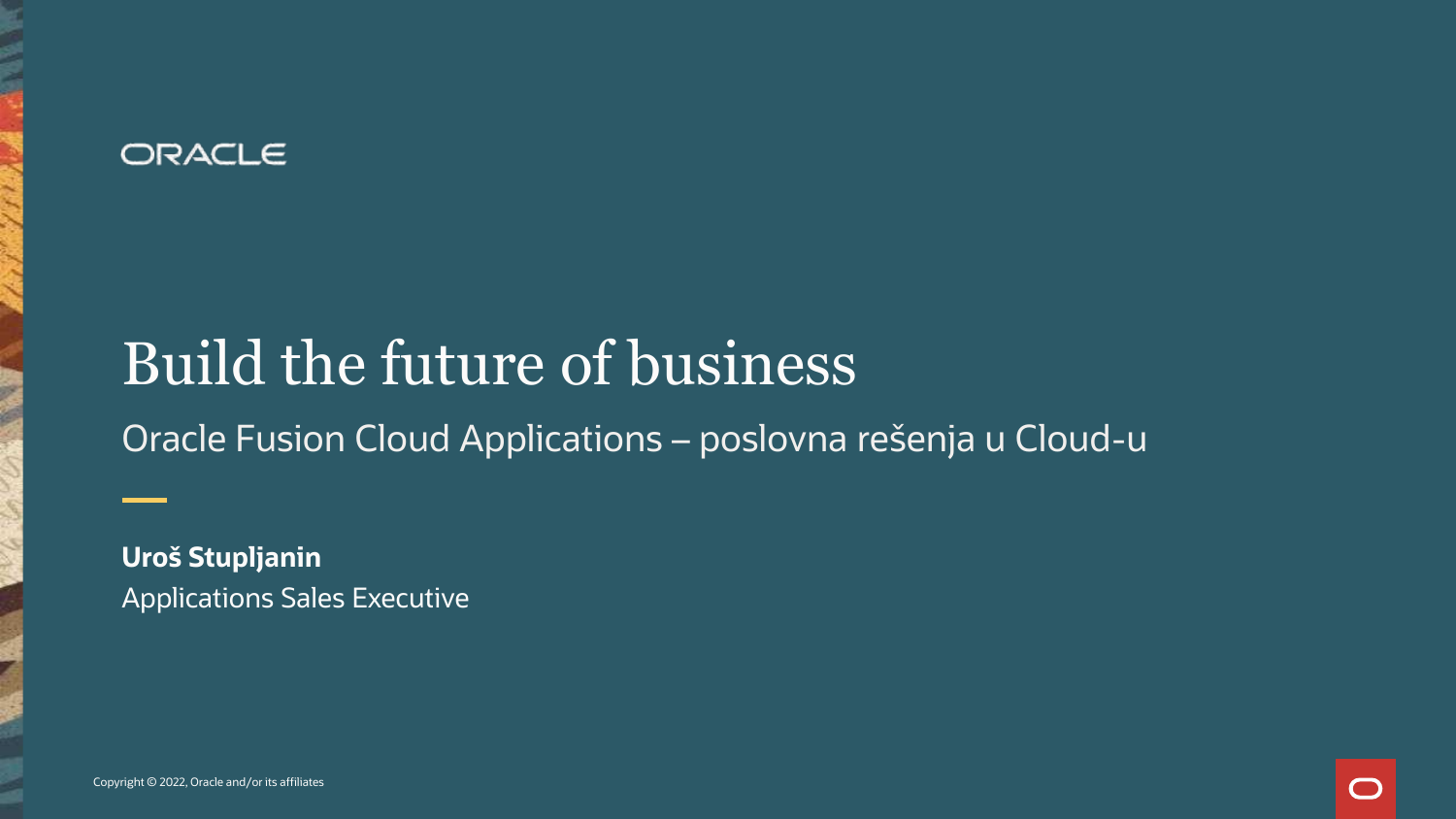#### **Safe harbor statement**

The following is intended to outline our general product direction. It is intended for information purposes only, and may not be incorporated into any contract. It is not a commitment to deliver any material, code, or functionality, and should not be relied upon in making purchasing decisions. The development, release, timing, and pricing of any features or functionality described for Oracle's products may change and remains at the sole discretion of Oracle Corporation.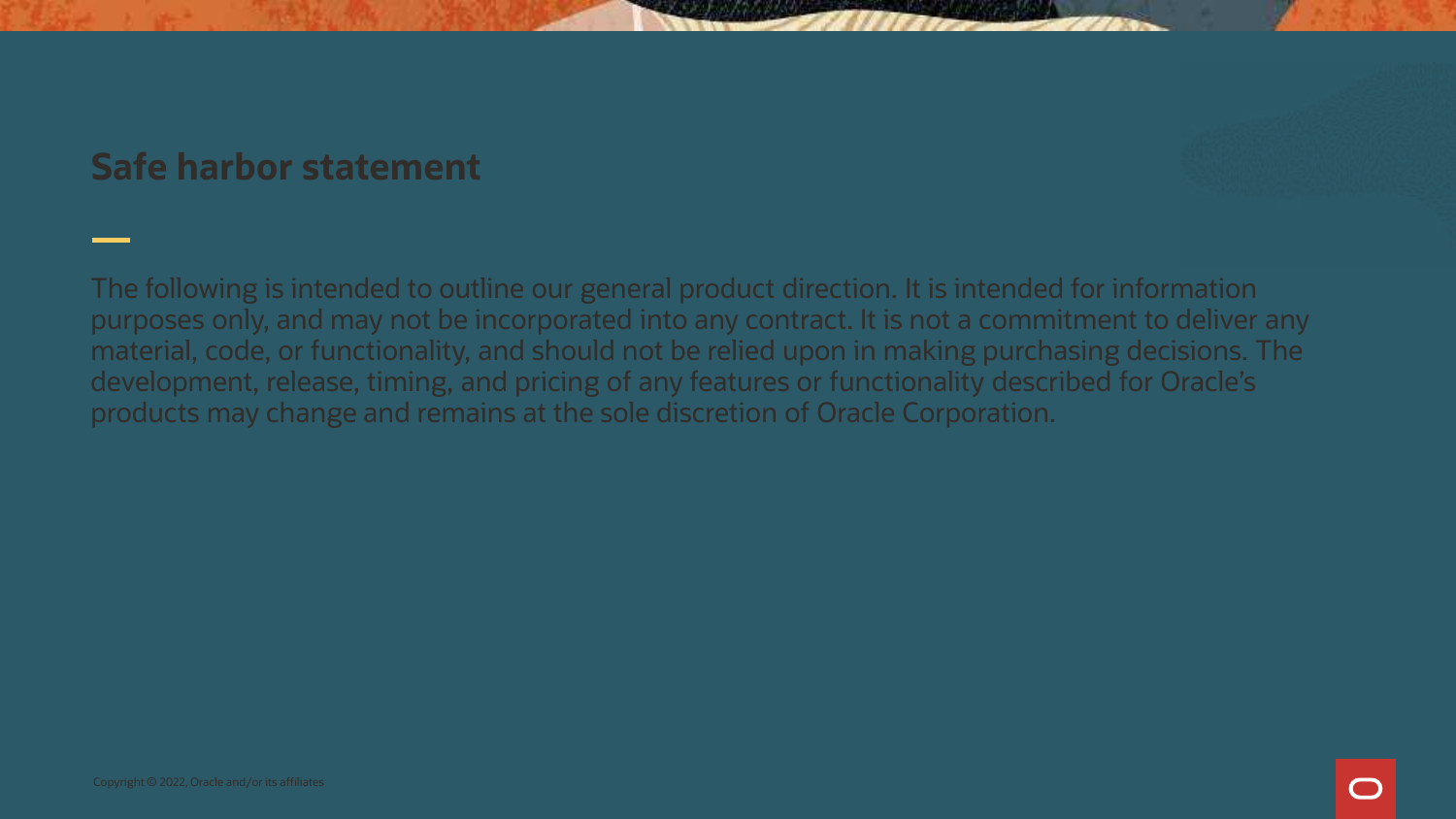### **Oracle otvorio regionalni centar u Kragujevcu**



#### **KANCELARIJA ZA INFORMACIONE TEHNOLOGIJE I ELEKTRONSKU UPRAVU**

Digitalizujemo Srbiju

**Sve vesti** 

#### VESTI : AKTUELNOSTI : SVE VESTI

#### Citaj mi

#### Korporacija Oracle otvara regionalni centar u Državnom data centru u Kragujevcu

#### 10. maj 2022.

anas je u Kragujevcu potpisan komercijalni ugovor sa korporacijom Oracle, čime ovaj globalni IT gigant otvara prvi regionalni centar u Jugolstočnoj Evropi u Data centru u Kragujevcu, Osnivanjem regionalnog čvorišta ove korporacije, stvaraju se uslovi da korporacija Oracle, iz Kragujevca, pruža svoje usluge u ovom delu Evrope i šire.

Ceremoniji potpisivanja ugovora prisustvovali su predsednica Vlade Republike Srbije Ana Brnabić, zamenik šefa misije ambasade Sjedinjenih Američkih Država Džon Glnkl, direktor Kancelarije za Informacione tehnologije i elektronsku upravu dr Mihailo Jovanović i gradonačelnik Kragujevca Nikota Dašić

Ugovor je ispred korporacije Oracle potpisao Kenet Johansen (Kenneth Johansen), potpredsednik za klaud tehnologije i regionalni direktor za Severnu i Istočnu Evropu, dok je Ispred Državnog data centra u Kragujevcu ugovor potpisao Danilo Savić, direktor Data Cloud Tehnology.

Potpisivanjem ovog ugovora, stvara se nova perspektiva u razvoju sektora informacionokomunikacionih tehnologija u Srbiji, a istovremeno se naša zemlja pozicionira kao regionalni IT lider.



Pretraga...

**IZDVAJAMO** 

OBLEETIKO

VESTI

USLUGE

**LINIKGVI**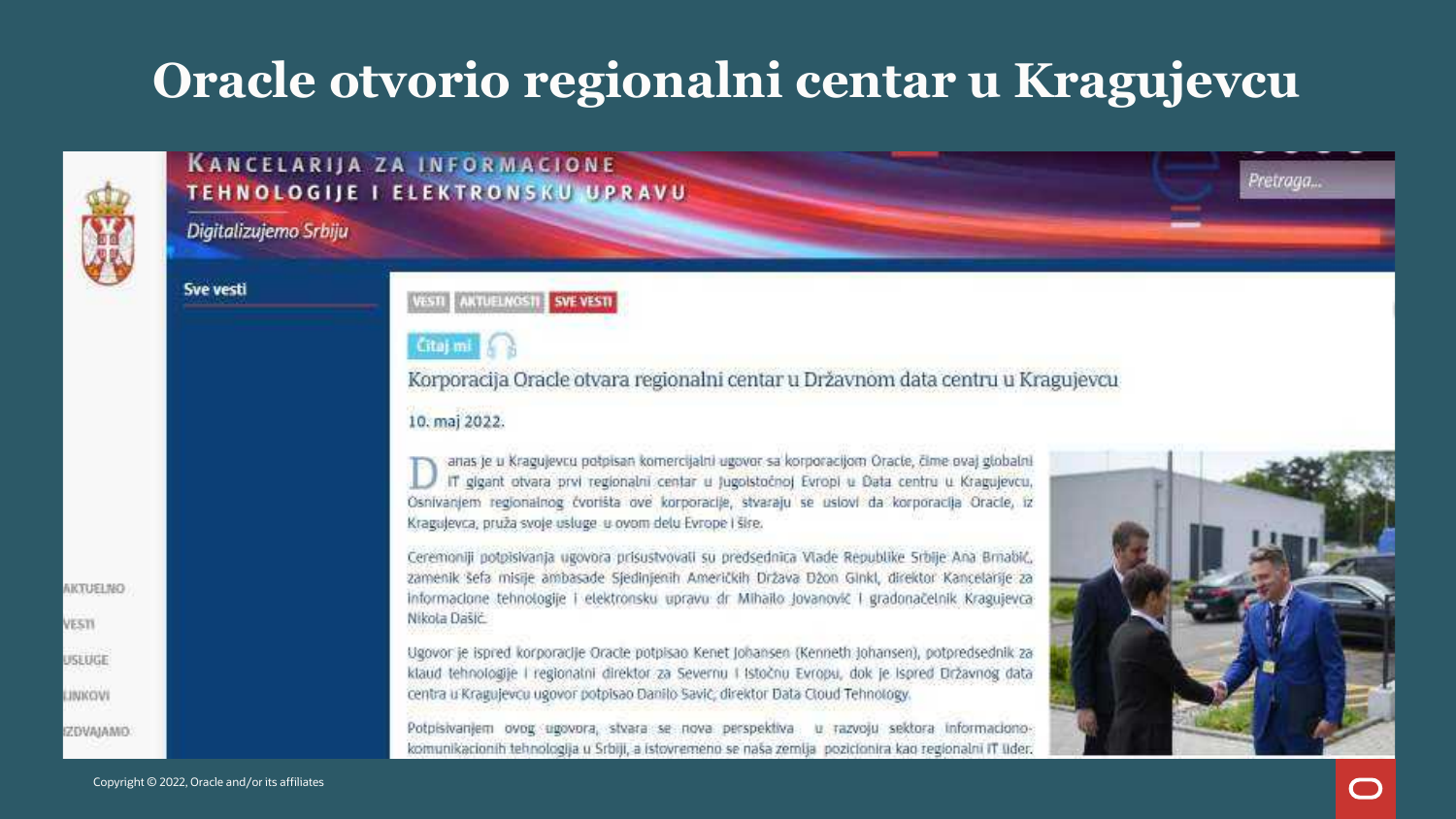### **Oracle regions – worldwide map**



Copyright © 2022, Oracle and/or its affiliates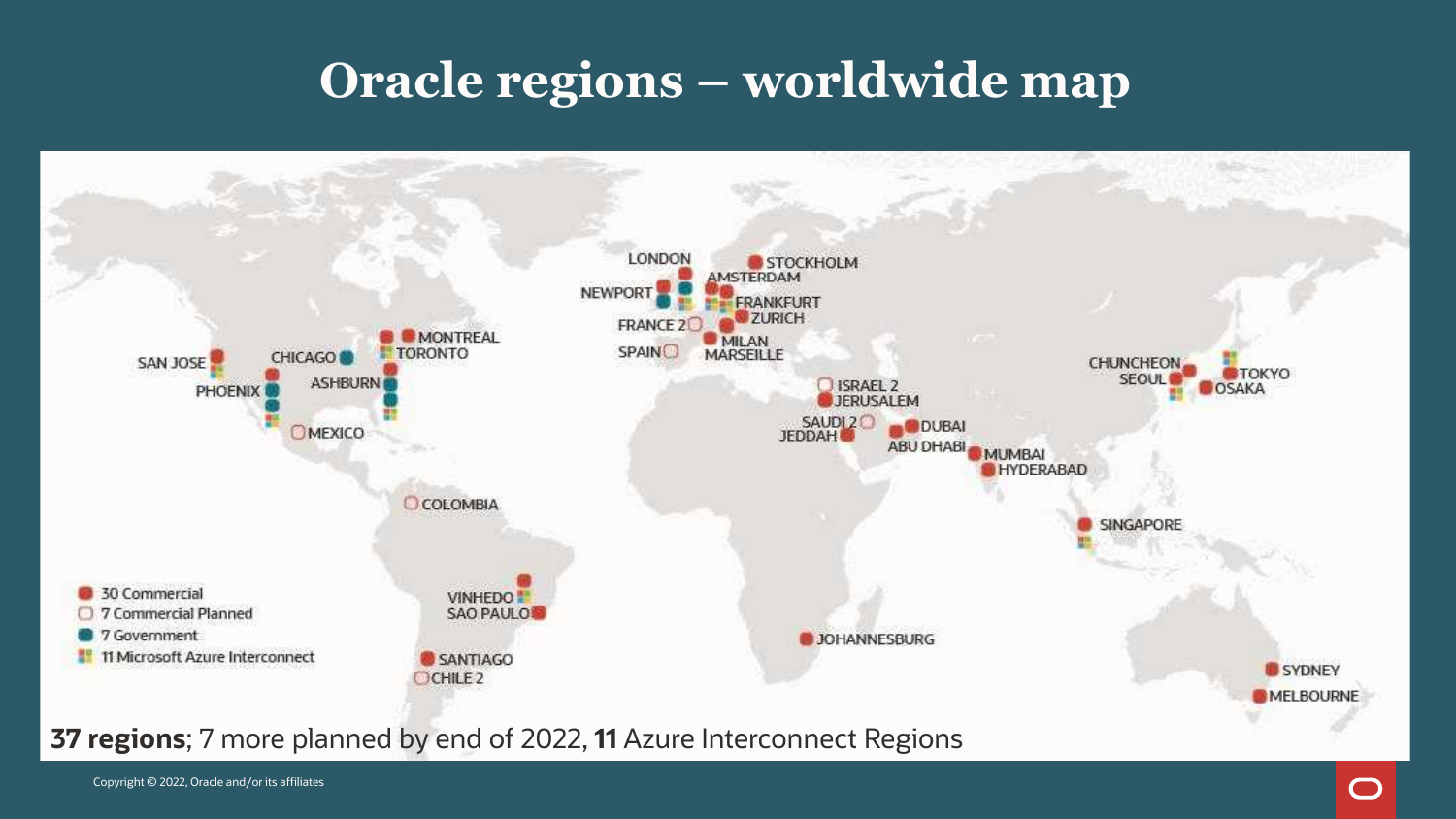# **Oracle Cloud Applications**

Complete suite of integrated applications

## **Oracle Cloud Infrastructure**

Secure, high-performance platform for all your workloads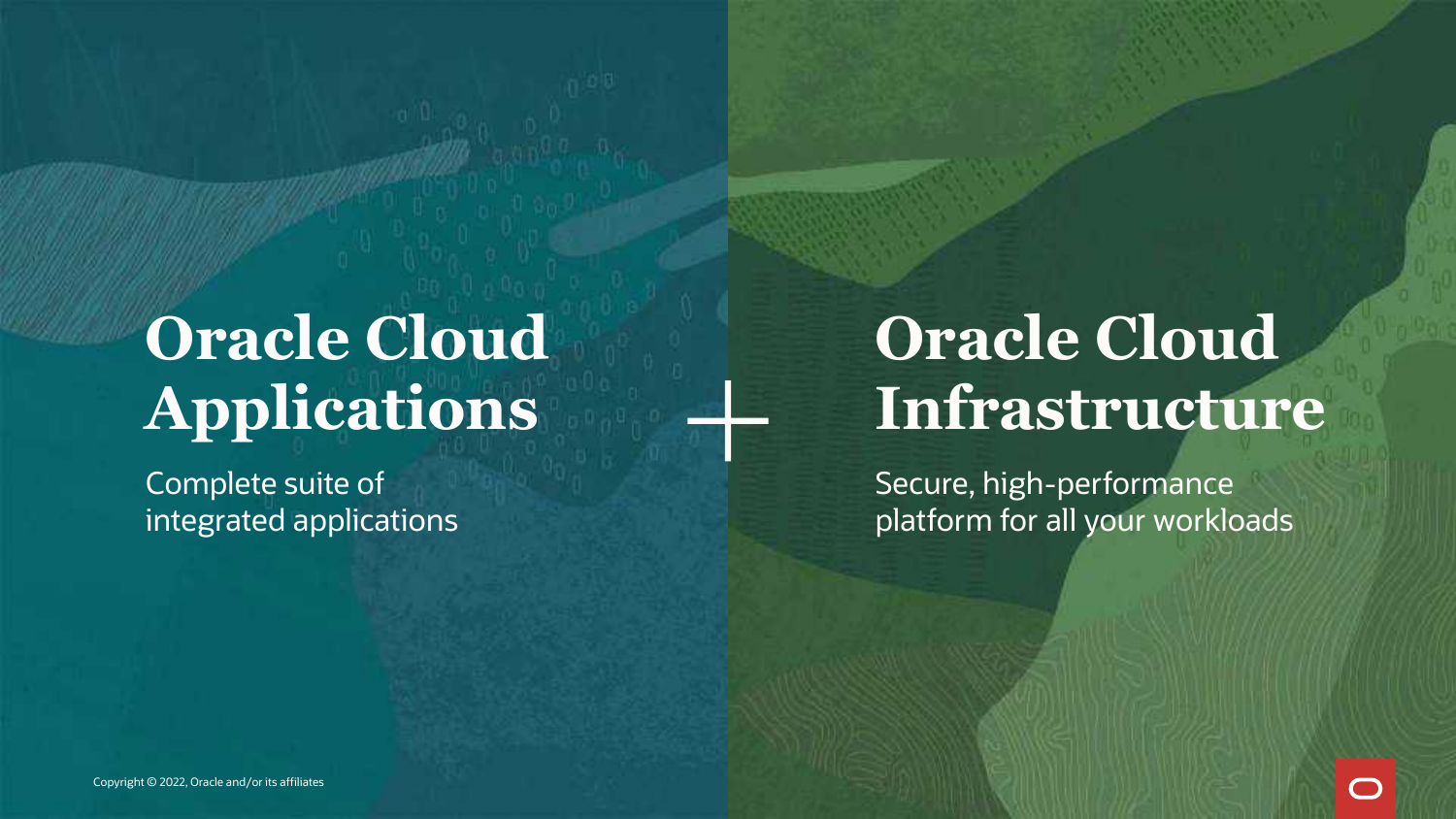### **Oracle Fusion Cloud Applications**

A complete cloud suite engineered to work together

Copyright © 2022, Oracle and/or its affiliates



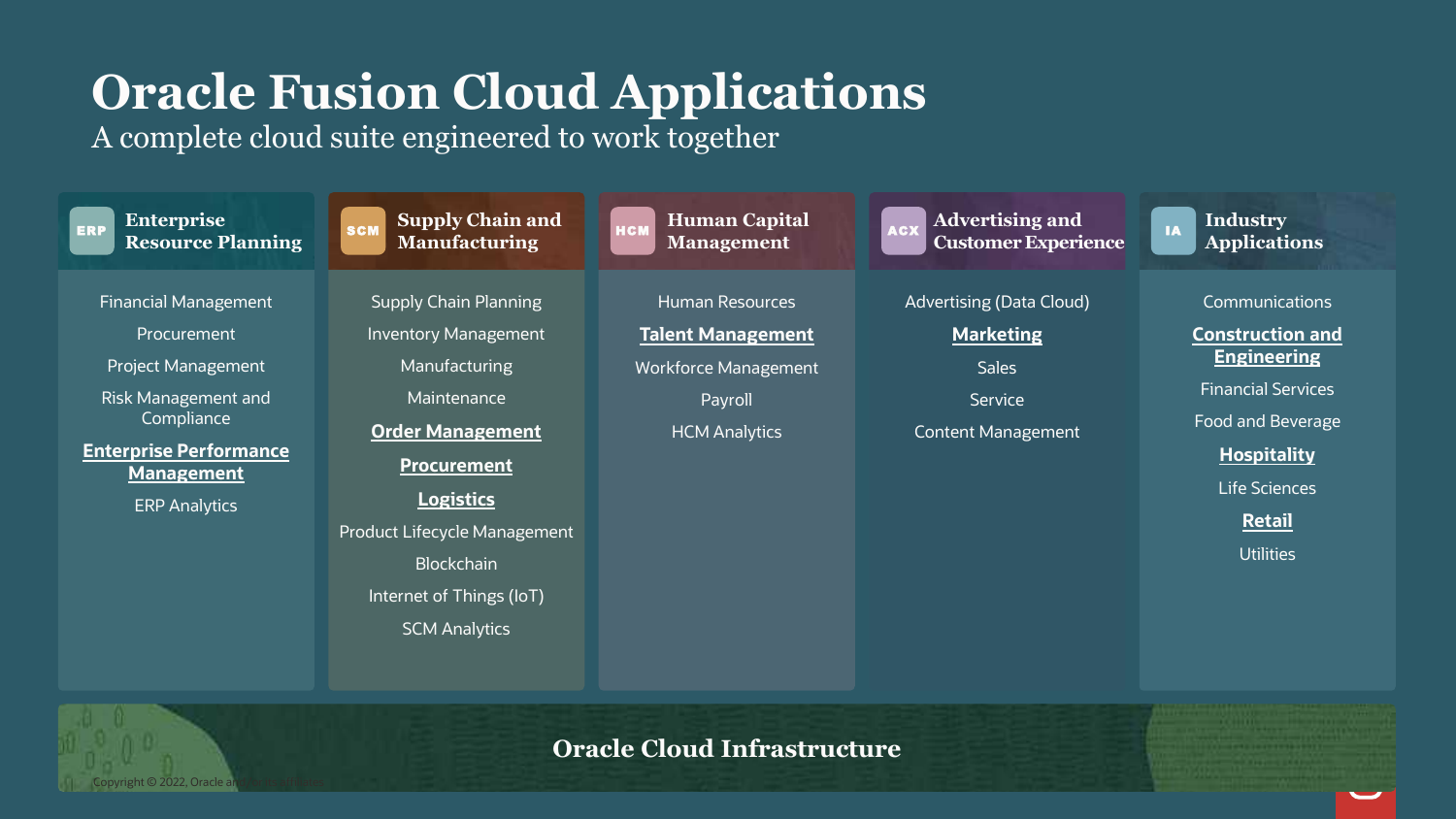Why customers love Oracle Cloud Applications

Complete suite of cloud applications engineered to work together

- Modern user experience with powerful AI capabilities **2**
- **3** Fastest innovation

**1**

Runs on Oracle Cloud Infrastructure the best platform for SaaS apps **<sup>4</sup>**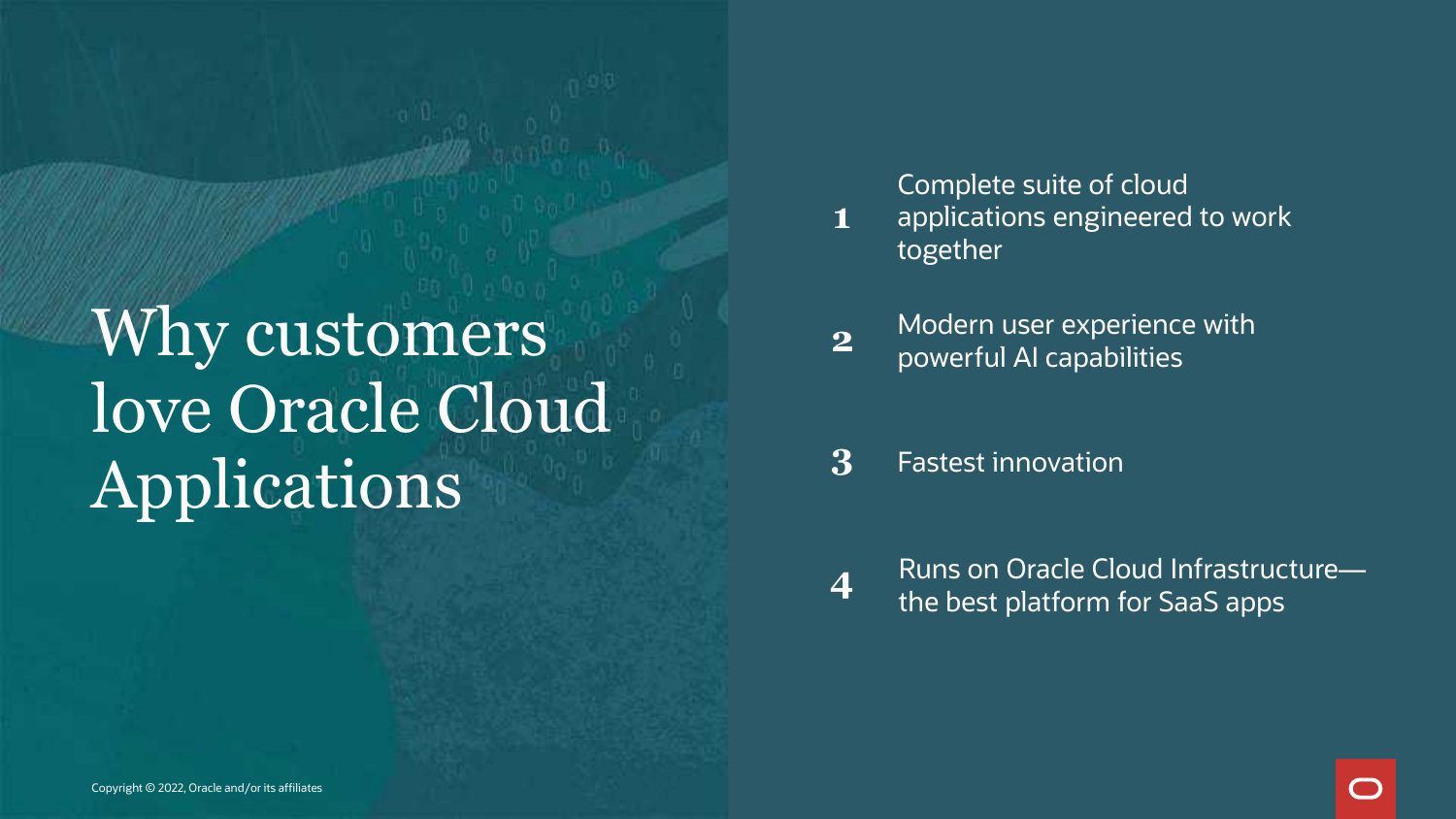### **Most Complete Cloud**

Modular design lets you adopt just what you need, when you need it

Applications are built on unified data and connected processes

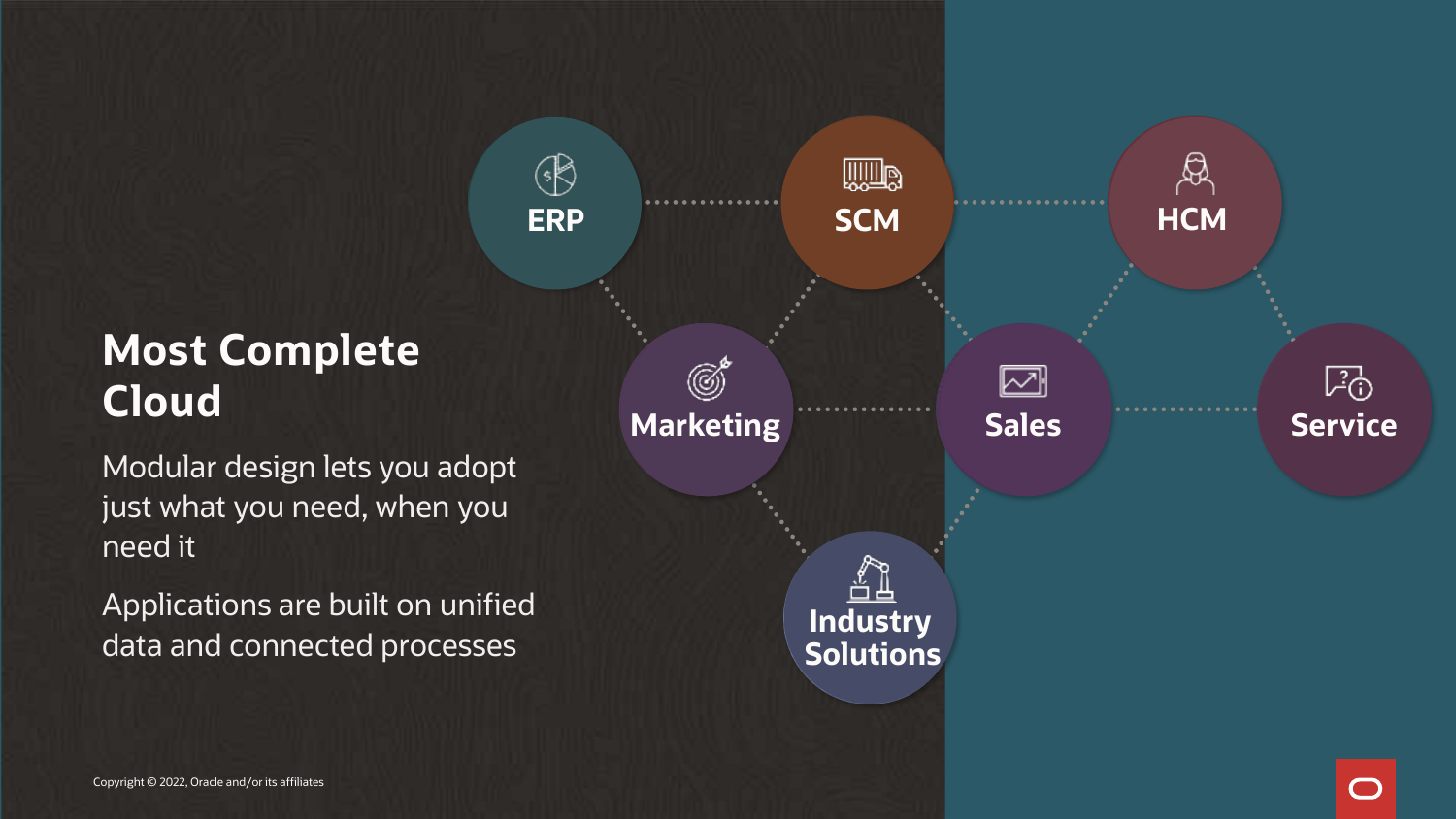#### **Modern UX** Same experience across devices

 $_{Grow\,Y_{OUL}}$ 

**Fare** 

Undate your Career Statement & Male

Career

To-do list

**Intelligencer** 

◎ **Welcare** 

œ

Grow  $\gamma_{0ur}$  Career

Classic street, Corner Stationers & Corner

 $\bullet$ 

 $\overline{\mathbf{C}}$ 

To-do Hzs

 $\label{eq:1} \bigoplus \; \mathbf{r}_{\text{intra},\mathbf{r}_{\text{intra}}}\;$ 

**Highway** Aut an Indiana Continu

 $\begin{picture}(20,10) \put(0,0){\vector(1,0){10}} \put(10,0){\vector(1,0){10}} \put(10,0){\vector(1,0){10}} \put(10,0){\vector(1,0){10}} \put(10,0){\vector(1,0){10}} \put(10,0){\vector(1,0){10}} \put(10,0){\vector(1,0){10}} \put(10,0){\vector(1,0){10}} \put(10,0){\vector(1,0){10}} \put(10,0){\vector(1,0){10}} \put(10,0){\vector(1,0){10}} \put(10,0){\vector(1$ 

 $\begin{picture}(20,10) \put(0,0){\vector(1,0){10}} \put(10,0){\vector(1,0){10}} \put(10,0){\vector(1,0){10}} \put(10,0){\vector(1,0){10}} \put(10,0){\vector(1,0){10}} \put(10,0){\vector(1,0){10}} \put(10,0){\vector(1,0){10}} \put(10,0){\vector(1,0){10}} \put(10,0){\vector(1,0){10}} \put(10,0){\vector(1,0){10}} \put(10,0){\vector(1,0){10}} \put(10,0){\vector(1$ 

 $\begin{picture}(20,10) \put(0,0){\line(1,0){10}} \put(10,0){\line(1,0){10}} \put(10,0){\line(1,0){10}} \put(10,0){\line(1,0){10}} \put(10,0){\line(1,0){10}} \put(10,0){\line(1,0){10}} \put(10,0){\line(1,0){10}} \put(10,0){\line(1,0){10}} \put(10,0){\line(1,0){10}} \put(10,0){\line(1,0){10}} \put(10,0){\line(1,0){10}} \put(10,0){\line(1$ 

 $u_{\rm end\,Npc}$ 

Ð

◉

G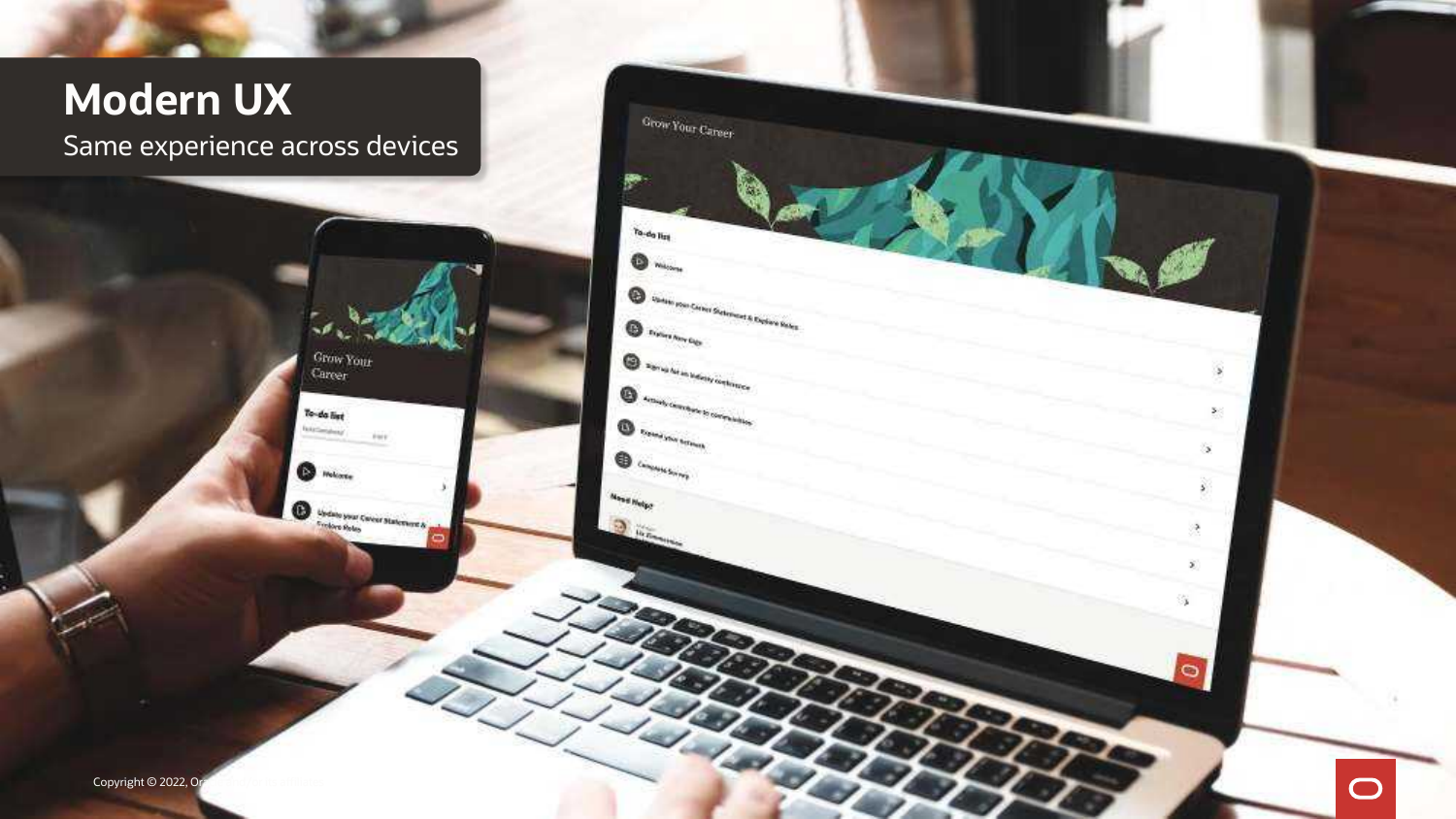### **Mobile interfaces for every application**

Give users the same experience on different devices with no additional effort

| tildt.          |                                                           |   |   |
|-----------------|-----------------------------------------------------------|---|---|
|                 |                                                           |   |   |
|                 |                                                           |   |   |
| <b>Lionnais</b> |                                                           |   |   |
|                 | You have 3 incomplete                                     |   |   |
| attention       | expenses that need your<br><b>Belley Hookson Davidsey</b> |   |   |
|                 | Conside Express                                           |   |   |
|                 |                                                           |   |   |
| ä               | Sina (4) (imitul 3) (Feeth                                |   |   |
|                 |                                                           |   |   |
| π.              | Incomplete (2)                                            |   |   |
| B               | (15)                                                      |   |   |
| ¢               | ō                                                         | m | n |





 $-9.9$  $2.18x$  $= +$ **P.** Copportunities **Philippens and y featured in the** brilly delivered 1.  $1 + 14 + 1$ \* ... Servers for ACME WWW.company US\$48,703.30 **XG** trival kras. MY CORE  $+ - 34$ Date Warehouse Installation Court Saksan 032230000 126  $15.64.3.44$ Basso † ⊸a Fitness Solutions - Cantor Technical Institute United Street, Andrea USS 138.000.00 100%  $1<12.76$ **MAGE** 收 Ŀ.

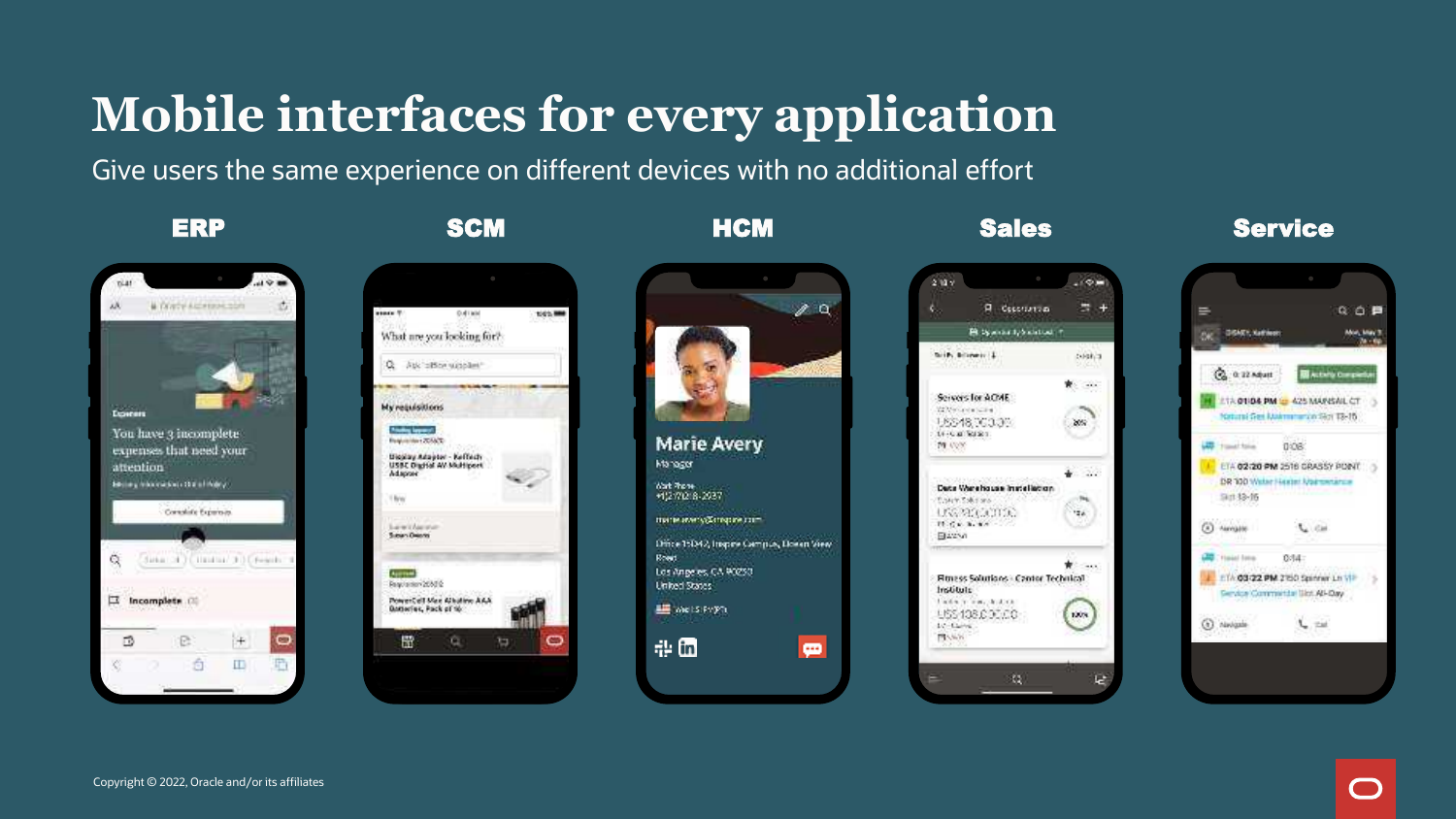### **Fastest Innovation**

Product enhancements include new capabilities to meet industry requirements, evolving market demands, and global challenges

**Quarterly updates** Hundreds of features in each pillar release

**ERP SCM**

**ACX**

**HCM**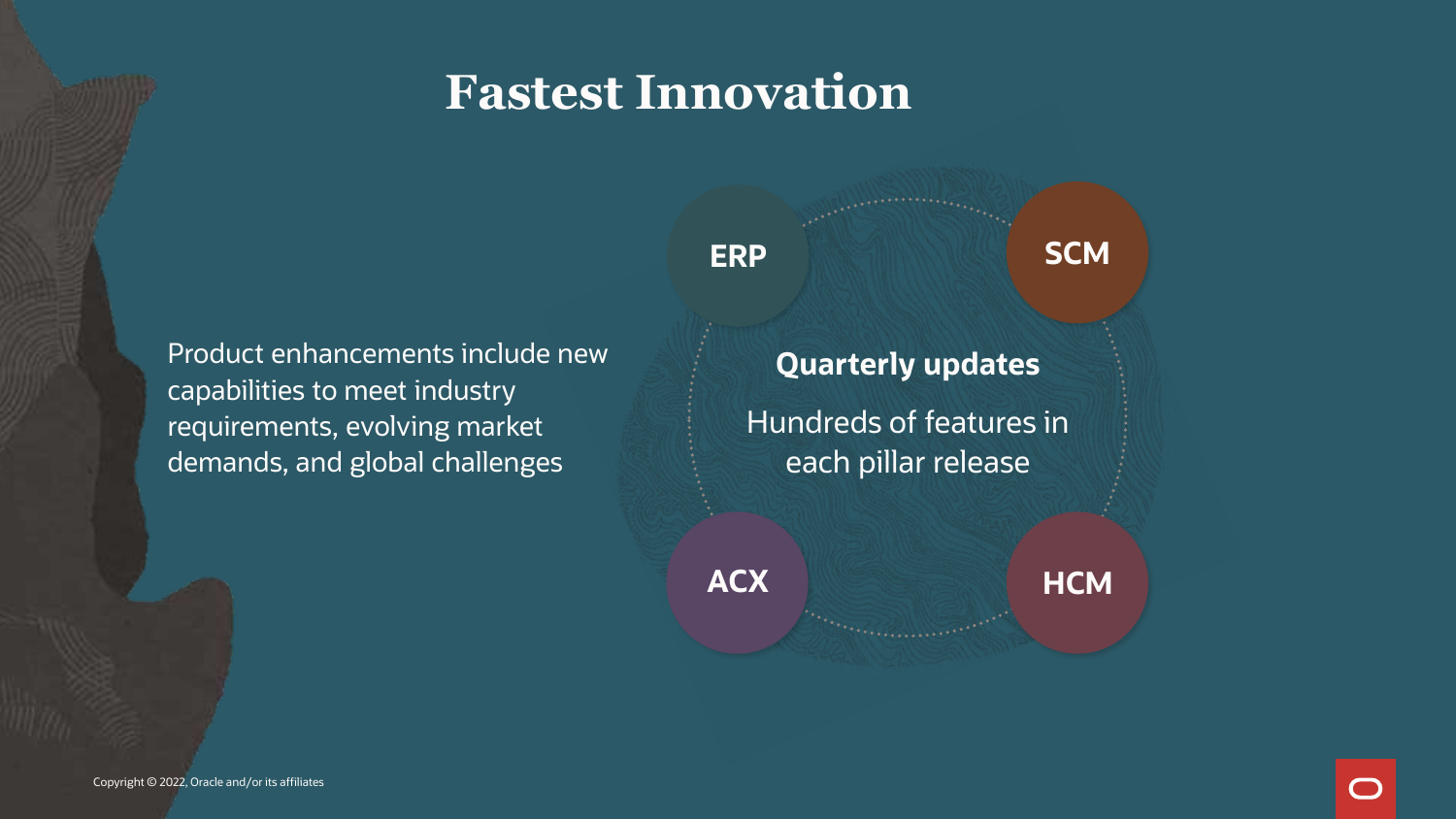Oracle Cloud Applications run on the best cloud infrastructure for SaaS apps

#### **Oracle Cloud Infrastructure (OCI)**

Engineered for the **security, availability, and performance** needs of the world's most demanding companies

Run Oracle applications in our **Public Cloud Regions** or in your own **Dedicated Region**

Meet your data residency and location-specific **security needs**

**Scale up and down** as your business changes with no work on your part

All configurations and customizations **upgrade automatically**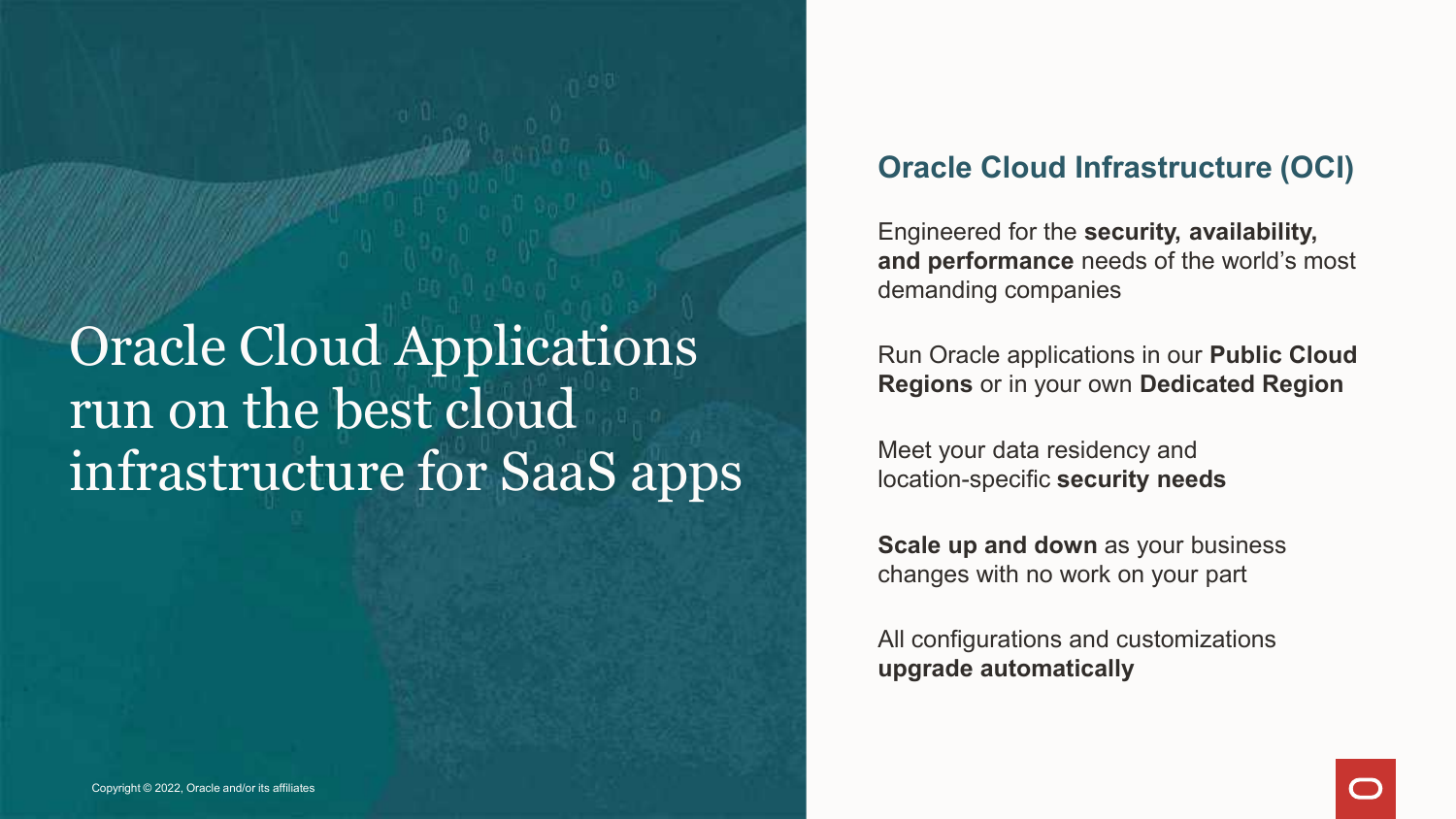## Cloud Enterprise Resource Planning

| <b>Financial</b><br><b>Services</b>     | <b>Professional</b><br><b>Services</b>         | <b>High</b><br><b>Technology</b> | <b>Communications</b> | <b>Hospitality &amp;</b><br><b>Entertainment</b> | <b>Transportation,</b><br><b>Manufacturing</b> | <b>Retail &amp;</b><br><b>Consumer</b><br><b>Goods</b> | Higher Ed,<br>Healthcare, &<br><b>Public Sector</b> |
|-----------------------------------------|------------------------------------------------|----------------------------------|-----------------------|--------------------------------------------------|------------------------------------------------|--------------------------------------------------------|-----------------------------------------------------|
| <b>Bank of America</b><br>Merrill Lynch | trueblue                                       | <b>EX</b> Dropbox                | orange <sup>®</sup>   | CAESARS                                          | FedEx,                                         | <b>lululemon</b>                                       | ъ<br><b>EDISE STATE UNIVERSITY</b>                  |
| <b>BNY MELLON</b>                       | everge                                         | <b>Western Digital</b>           | AT&T                  | MOM RESORTS                                      | $\mathscr{E}_{\mathbf{C}}$                     | Kroger                                                 | <b>63 MERCK</b>                                     |
| Santander                               | FEDCAP<br>$1 + 1 - 11 - 1$                     | lyA                              | <b>MTN Group</b>      | <b>Hilton</b>                                    | <b>OTTTAN</b>                                  | (a2)                                                   | <b>Adventist Health</b>                             |
| <b>blue</b>                             | Save the Children                              | goPuff                           | <b>MECNI</b>          | <b>SAVE GRUPO PIÑERO</b>                         | <b>BIMBO</b>                                   | <b>BED BATH &amp;</b><br><b>BEYOND</b>                 |                                                     |
| ROYAL<br>LONDON                         | Rotary (                                       | <b>A</b> Coh∪                    | SID                   | 中学<br><b>HIPODROMO</b><br>DE PALERMO             | EATON                                          | flying<br>tiger<br>orchase                             | EmblemHealth                                        |
|                                         | Copyright © 2022, Oracle and/or its affiliates |                                  |                       |                                                  |                                                |                                                        |                                                     |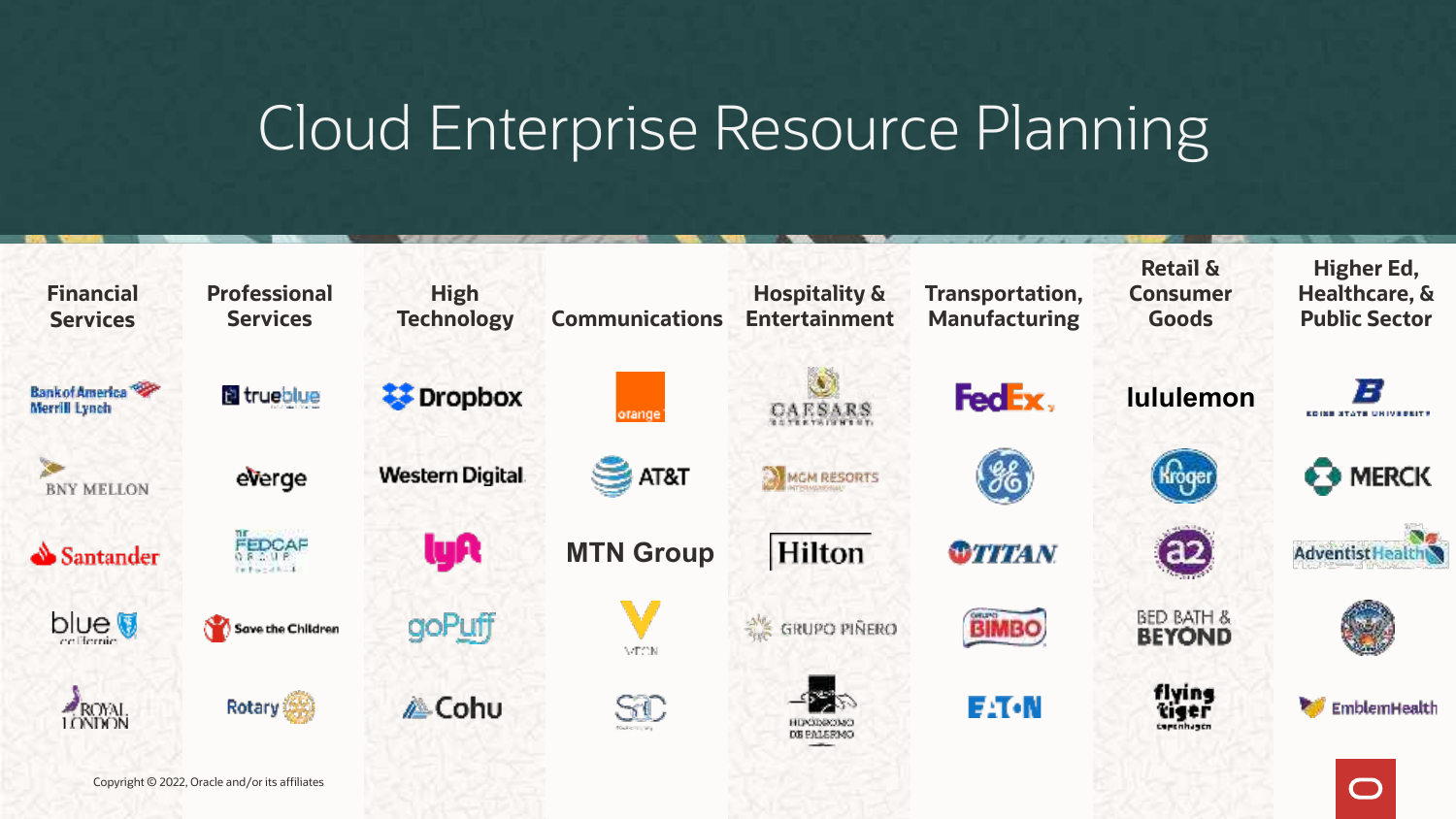## Cloud Supply Chain & Manufacturing

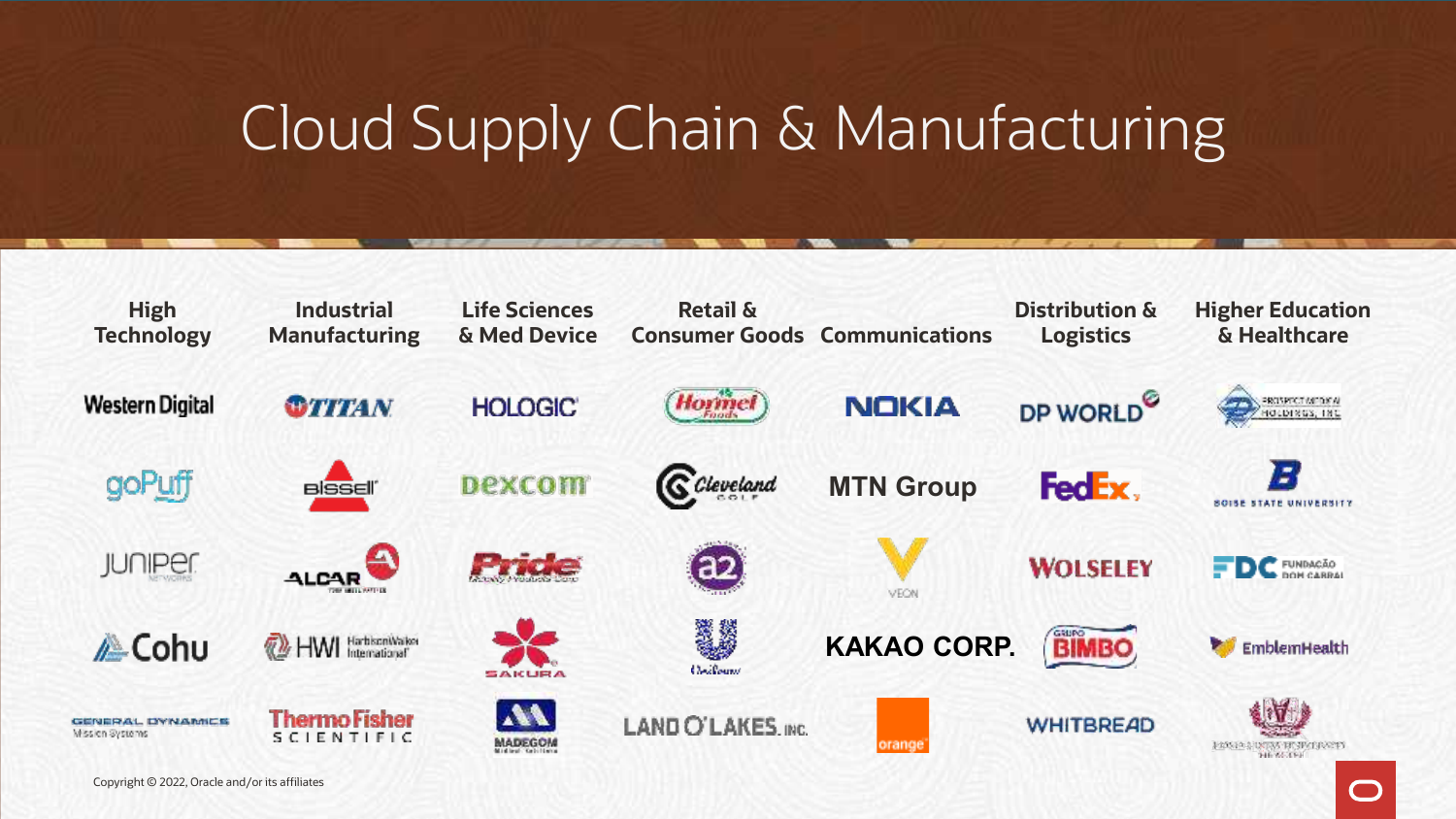## Cloud Human Capital Management



 $\bigcirc$